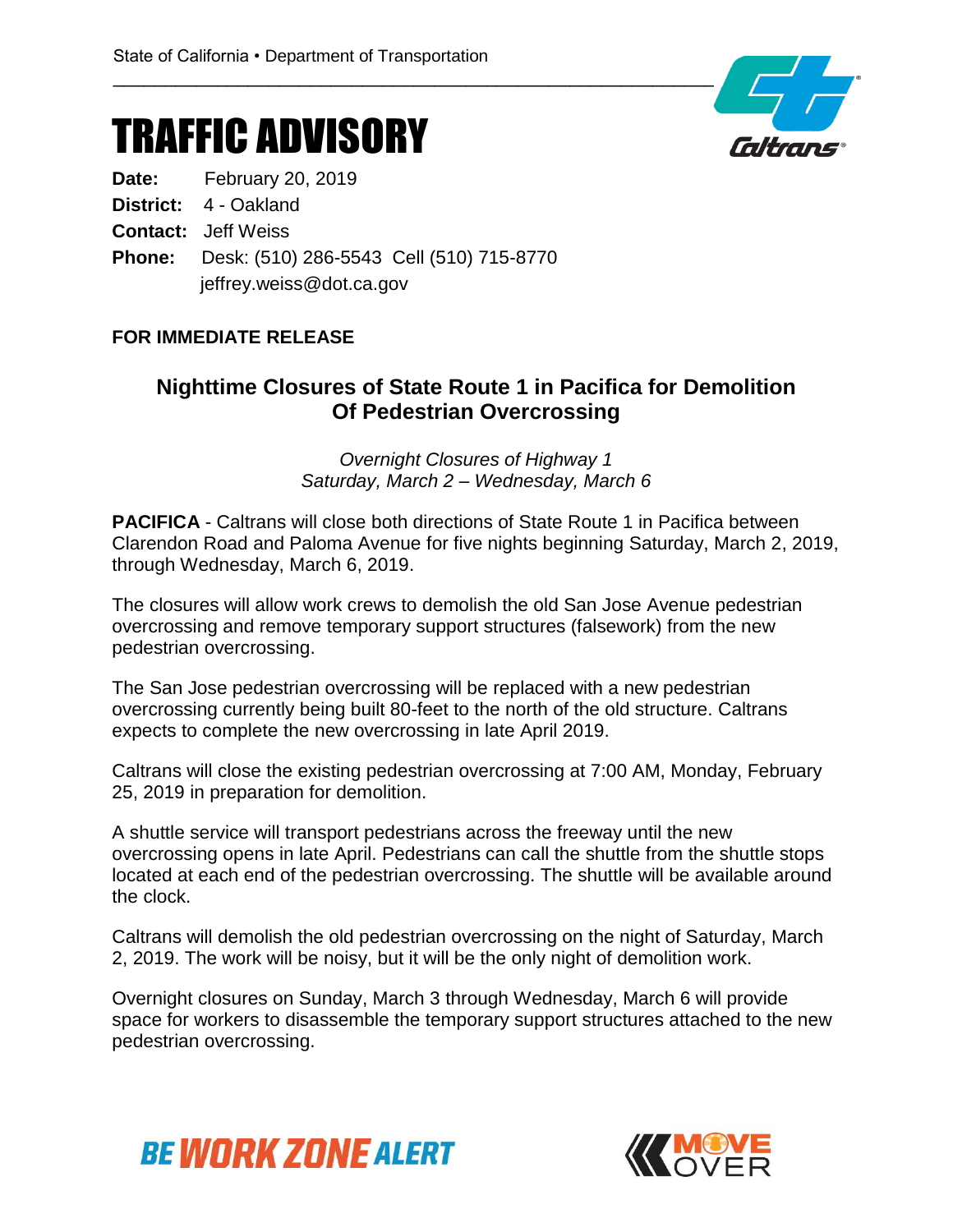# TRAFFIC ADVISORY



Closure Schedule

Sat. Mar. 2 -Northbound: 8:00 PM - 8:00 AM Southbound: 10:00 PM - 8:00 AM

Sun. Mar. 3 Northbound: 8:00 PM - 5:00 AM Southbound: 8:00 PM - 7:00 AM

Mon -Wed. Mar. 4-6 Northbound: 9:00 PM - 5:00 AM Southbound: 10:00 PM - 7:00 AM

#### Detours:

Northbound traffic will exit the freeway at Clarendon Road, continue north on Oceana Avenue, then re-enter the highway at Paloma

Southbound traffic will exit the freeway at Paloma Avenue, continue south on Francisco Boulevard, then re-enter the freeway at Clarendon Road.

- More -